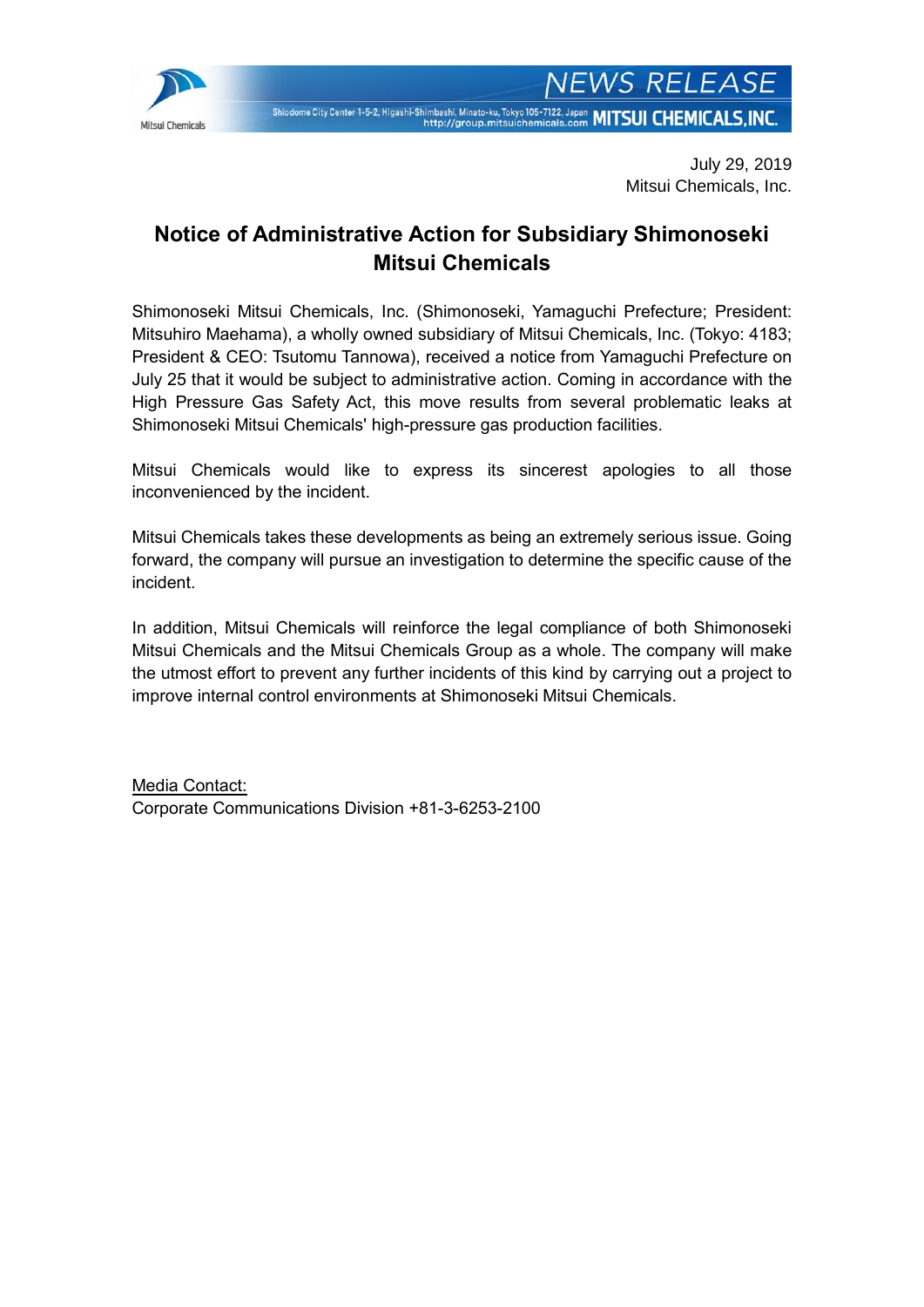July 29, 2019 Shimonoseki Mitsui Chemicals, Inc.

# **Notice of Administrative Action for Shimonoseki Mitsui Chemicals**

Shimonoseki Mitsui Chemicals, Inc. (Shimonoseki, Yamaguchi Prefecture; President: Mitsuhiro Maehama; SMCI) received a notice from Yamaguchi Prefecture on July 25 that it would be subject to legal procedures in accordance with the High Pressure Gas Safety Act (hereinafter referred to as "Act"). This relates to multiple problematic leaks found at the company's high-pressure gas production facilities, as detailed below.

In response to these events, Shimonoseki Mitsui Chemicals would like to sincerely apologize for causing significant concerns among many people, including local residents, the authorities and customers.

Shimonoseki Mitsui Chemicals is treating this incident very seriously. In line with the administrative action that is set to come down from the authorities, the company will settle on a plan aimed at preventing any future incidents of this sort – and will then devote its entire organizational structure to implementing this plan. To further ensure that no repeat incidents occur, Shimonoseki Mitsui Chemicals also intends to thoroughly review its legal compliance on a company-wide level.

#### Details

- 1. Plans for administrative action Order to comply with the Hazard Prevention Rule (Act, Article 26, Paragraph 4)
- 2. Grounds for the administrative action

Between August 8, 2009, and January 16, 2019, SMCI was found to have violated the law in 52 incidents wherein a high-pressure gas leak occurred at company facilities for which the company was required to report to the prefecture. These violations are outlined below.

(1) Failure to observe the Hazard Prevention Rule (Act, Article 26, Paragraph 3): SMCI failed to observe the report on the Hazard Prevention Rule submitted to the prefecture. The company did not take the necessary measures with regard to abnormal conditions, nor did it create records of these conditions. (52 cases)

(2) Failure to report high-pressure gas incidents (Act, Article 36, Paragraph 2; Article 63, Paragraph 1):

SMCI failed to submit reports to notify the prefectural authorities of high-pressure gas incidents occurring between August 8, 2009, and January 16, 2019, for which the company was required to report to the prefecture. (52 cases)